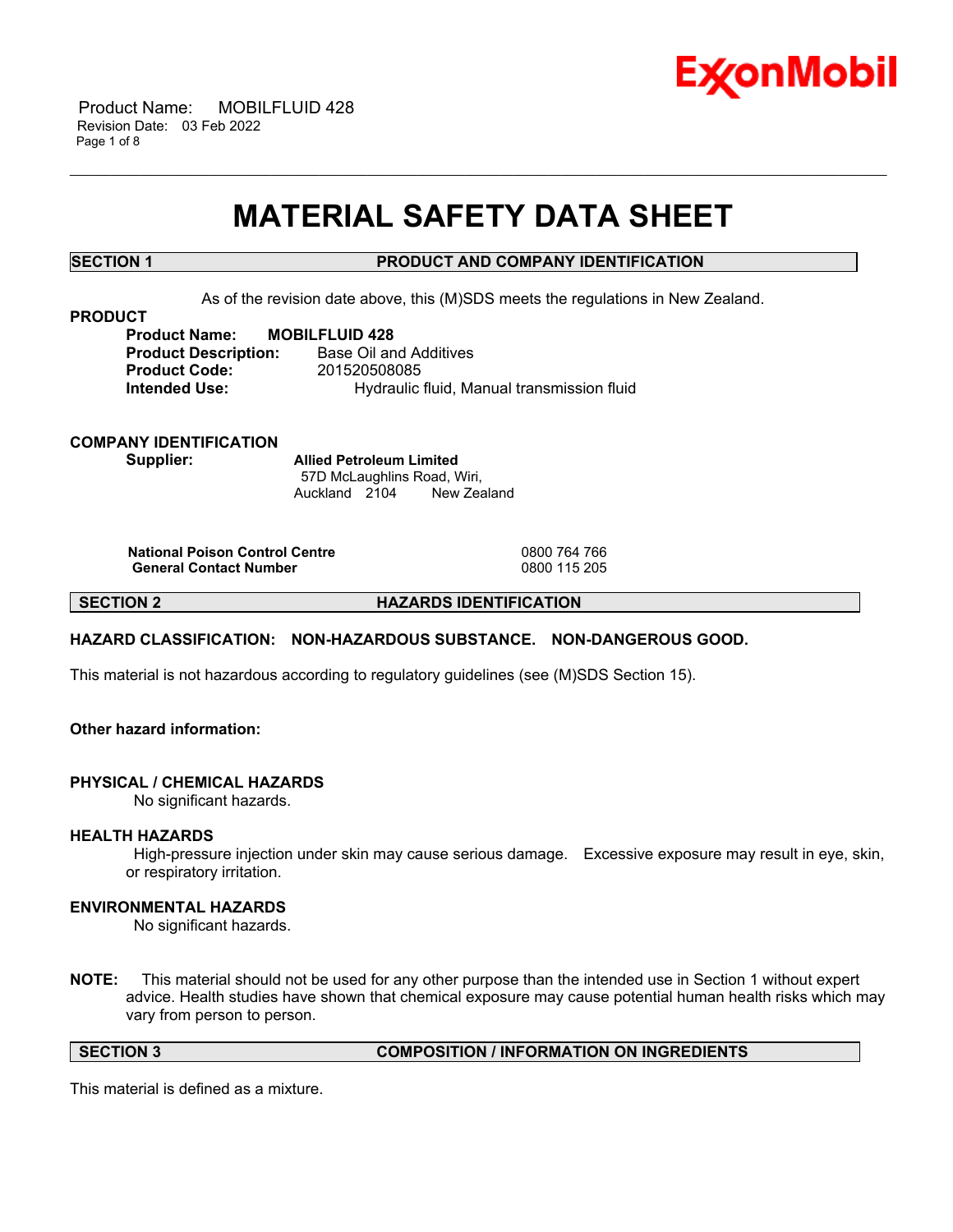

 Product Name: MOBILFLUID 428 Revision Date: 03 Feb 2022 Page 2 of 8

#### **Hazardous Substance(s) or Complex Substance(s) required for disclosure**

| Name                                     | CAS#        | Concentration* | <b>GHS Hazard Codes</b> |
|------------------------------------------|-------------|----------------|-------------------------|
| CALCIUM BRANCHED CHAIN ALKARYL SULFONATE | 68610-84-4  | $-5\%$         | H <sub>317</sub>        |
| Ⅰ CALCIUM LONG CHAIN ALKARYL SULPHONATE. | 722503-68-6 | $-5\%$         | H317                    |
| ZINC ALKYLDITHIOPHOSPHATE                | 68649-42-3  | $- < 2.5\%$    | H318, H401, H411        |

\_\_\_\_\_\_\_\_\_\_\_\_\_\_\_\_\_\_\_\_\_\_\_\_\_\_\_\_\_\_\_\_\_\_\_\_\_\_\_\_\_\_\_\_\_\_\_\_\_\_\_\_\_\_\_\_\_\_\_\_\_\_\_\_\_\_\_\_\_\_\_\_\_\_\_\_\_\_\_\_\_\_\_\_\_\_\_\_\_\_\_\_\_\_\_\_\_\_\_\_\_\_\_\_\_\_\_\_\_\_\_\_\_\_\_\_\_\_

\* All concentrations are percent by weight unless ingredient is a gas. Gas concentrations are in percent by volume. Other ingredients determined not to be hazardous.

| <b>SECTION 4</b> | <b>FIRST AID MEASURES</b> |
|------------------|---------------------------|
|                  |                           |

#### **INHALATION**

Remove from further exposure. For those providing assistance, avoid exposure to yourself or others. Use adequate respiratory protection. If respiratory irritation, dizziness, nausea, or unconsciousness occurs, seek immediate medical assistance. If breathing has stopped, assist ventilation with a mechanical device or use mouth-to-mouth resuscitation.

#### **SKIN CONTACT**

Wash contact areas with soap and water. If product is injected into or under the skin, or into any part of the body, regardless of the appearance of the wound or its size, the individual should be evaluated immediately by a physician as a surgical emergency. Even though initial symptoms from high pressure injection may be minimal or absent, early surgical treatment within the first few hours may significantly reduce the ultimate extent of injury.

#### **EYE CONTACT**

Flush thoroughly with water. If irritation occurs, get medical assistance.

#### **INGESTION**

First aid is normally not required. Seek medical attention if discomfort occurs.

#### **SECTION 5 FIRE FIGHTING MEASURES**

#### **EXTINGUISHING MEDIA**

**Appropriate Extinguishing Media:** Use water fog, foam, dry chemical or carbon dioxide (CO2) to extinguish flames.

**Inappropriate Extinguishing Media:** Straight streams of water

#### **FIRE FIGHTING**

**Fire Fighting Instructions:** Evacuate area. Prevent run-off from fire control or dilution from entering streams, sewers or drinking water supply. Fire-fighters should use standard protective equipment and in enclosed spaces, self-contained breathing apparatus (SCBA). Use water spray to cool fire exposed surfaces and to protect personnel.

**Unusual Fire Hazards:** Pressurised mists may form a flammable mixture.

**Hazardous Combustion Products:** Aldehydes, Incomplete combustion products, Oxides of carbon, Smoke, Fume, Sulphur oxides

## **FLAMMABILITY PROPERTIES**

**Flash Point [Method]:** >200°C (392°F) [ASTM D-92]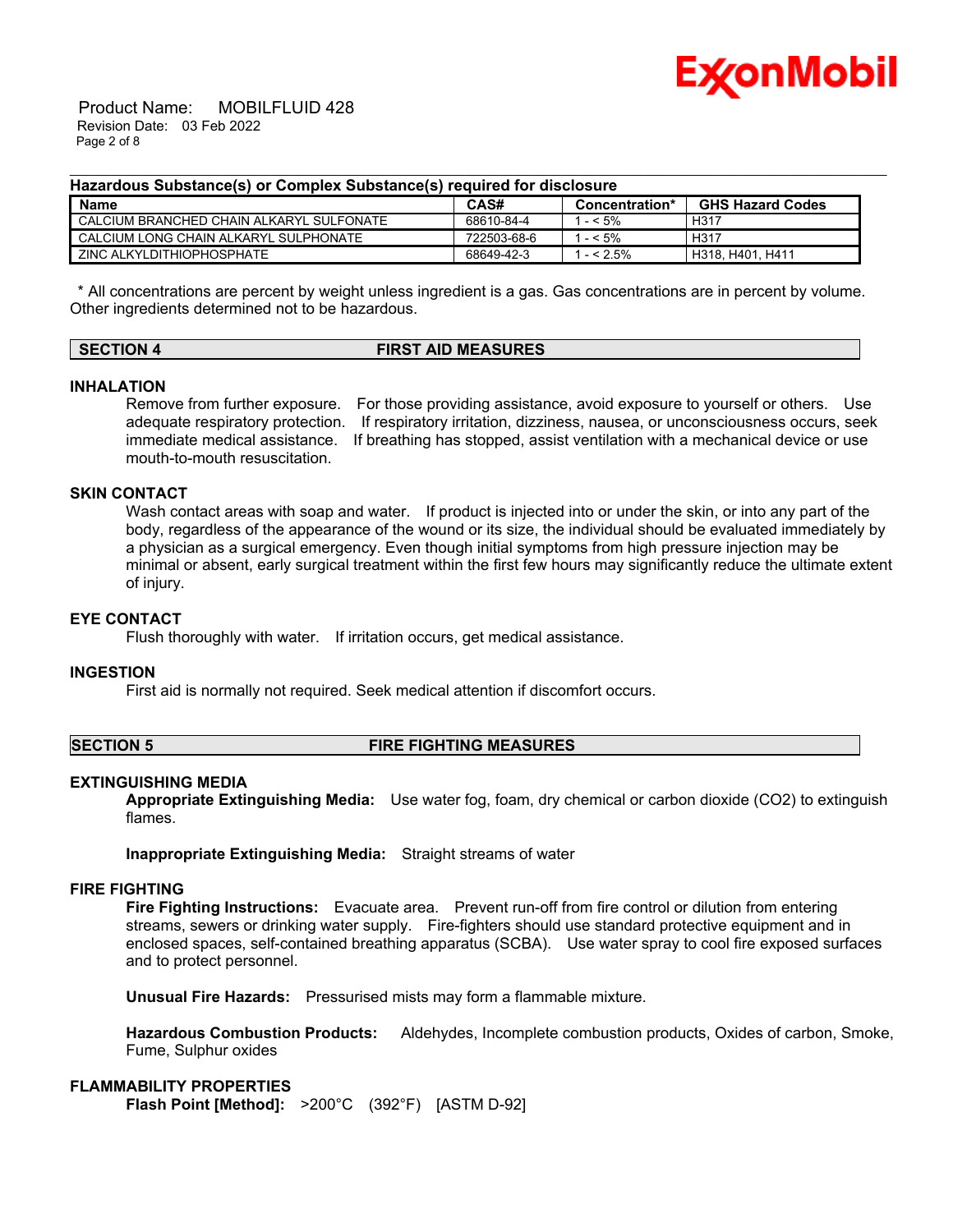

 Product Name: MOBILFLUID 428 Revision Date: 03 Feb 2022 Page 3 of 8

> **Flammable Limits (Approximate volume % in air):** LEL: 0.9 UEL: 7.0 **Autoignition Temperature:** N/D

## **SECTION 6 ACCIDENTAL RELEASE MEASURES**

#### **NOTIFICATION PROCEDURES**

In the event of a spill or accidental release, notify relevant authorities in accordance with all applicable regulations.

\_\_\_\_\_\_\_\_\_\_\_\_\_\_\_\_\_\_\_\_\_\_\_\_\_\_\_\_\_\_\_\_\_\_\_\_\_\_\_\_\_\_\_\_\_\_\_\_\_\_\_\_\_\_\_\_\_\_\_\_\_\_\_\_\_\_\_\_\_\_\_\_\_\_\_\_\_\_\_\_\_\_\_\_\_\_\_\_\_\_\_\_\_\_\_\_\_\_\_\_\_\_\_\_\_\_\_\_\_\_\_\_\_\_\_\_\_\_

#### **PROTECTIVE MEASURES**

Avoid contact with spilled material. See Section 5 for fire fighting information. See the Hazard Identification Section for Significant Hazards. See Section 4 for First Aid Advice. See Section 8 for advice on the minimum requirements for personal protective equipment. Additional protective measures may be necessary, depending on the specific circumstances and/or the expert judgment of the emergency responders.

For emergency responders: Respiratory protection: respiratory protection will be necessary only in special cases, e.g., formation of mists. Half-face or full-face respirator with filter(s) for dust/organic vapor or Self Contained Breathing Apparatus (SCBA) can be used depending on the size of spill and potential level of exposure. If the exposure cannot be completely characterized or an oxygen deficient atmosphere is possible or anticipated, SCBA is recommended. Work gloves that are resistant to hydrocarbons are recommended. Gloves made of polyvinyl acetate (PVA) are not water-resistant and are not suitable for emergency use. Chemical goggles are recommended if splashes or contact with eyes is possible. Small spills: normal antistatic work clothes are usually adequate. Large spills: full body suit of chemical resistant, antistatic material is recommended.

#### **SPILL MANAGEMENT**

**Land Spill:** Stop leak if you can do so without risk. Recover by pumping or with suitable absorbent.

**Water Spill:** Stop leak if you can do so without risk. Confine the spill immediately with booms. Warn other shipping. Remove from the surface by skimming or with suitable absorbents. Seek the advice of a specialist before using dispersants.

Water spill and land spill recommendations are based on the most likely spill scenario for this material; however, geographic conditions, wind, temperature, (and in the case of a water spill) wave and current direction and speed may greatly influence the appropriate action to be taken. For this reason, local experts should be consulted. Note: Local regulations may prescribe or limit action to be taken.

#### **ENVIRONMENTAL PRECAUTIONS**

Large Spills: Dyke far ahead of liquid spill for later recovery and disposal. Prevent entry into waterways, sewers, basements or confined areas.

#### **SECTION 7 HANDLING AND STORAGE**

#### **HANDLING**

Prevent small spills and leakage to avoid slip hazard. Material can accumulate static charges which may cause an electrical spark (ignition source). When the material is handled in bulk, an electrical spark could ignite any flammable vapors from liquids or residues that may be present (e.g., during switch-loading operations). Use proper bonding and/or earthing procedures. However, bonding and earthing may not eliminate the hazard from static accumulation. Consult local applicable standards for guidance. Additional references include American Petroleum Institute 2003 (Protection Against Ignitions Arising out of Static, Lightning and Stray Currents) or National Fire Protection Agency 77 (Recommended Practice on Static Electricity) or CENELEC CLC/TR 50404 (Electrostatics - Code of practice for the avoidance of hazards due to static electricity).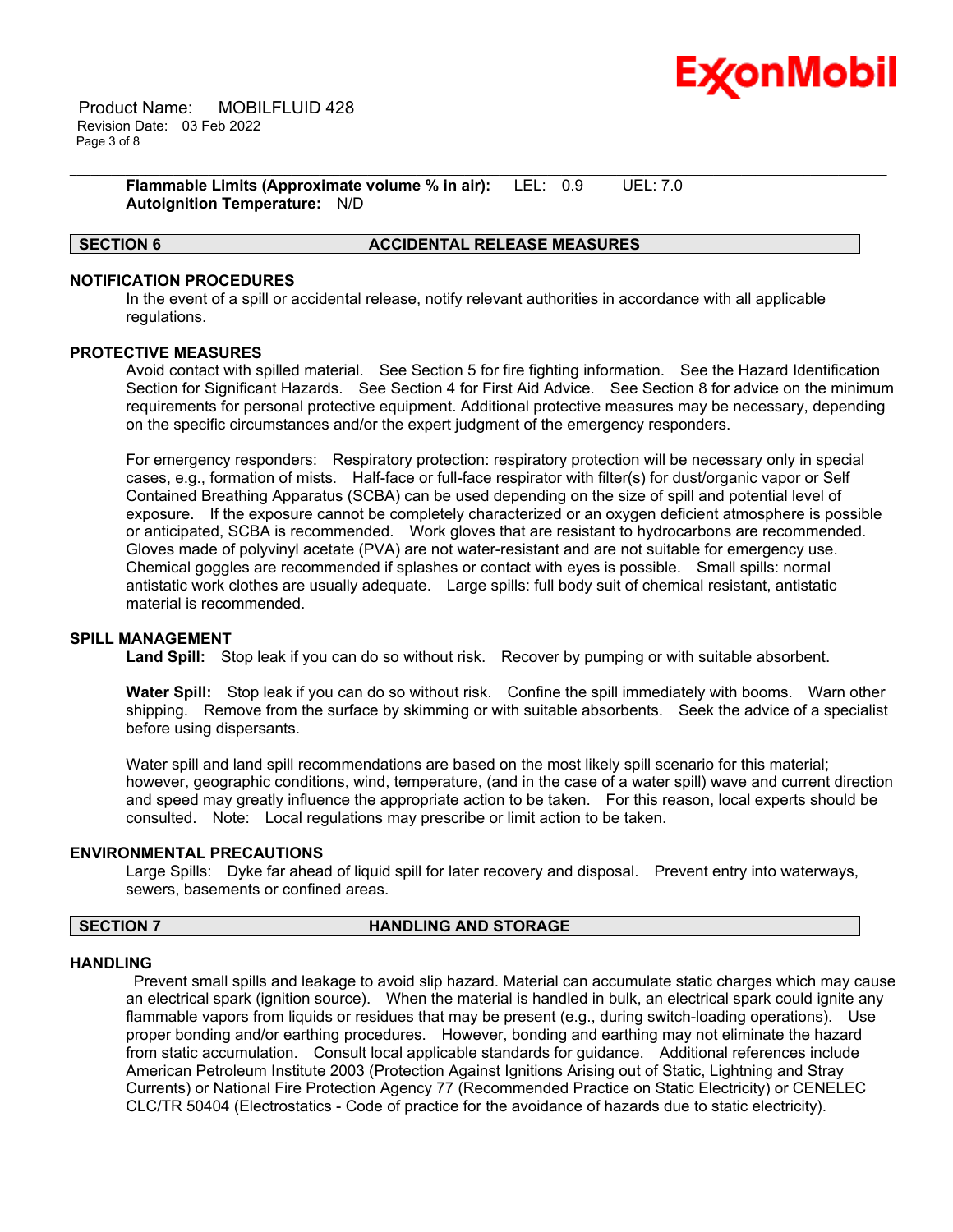# Ex⁄onMobil

 Product Name: MOBILFLUID 428 Revision Date: 03 Feb 2022 Page 4 of 8

**Static Accumulator:** This material is a static accumulator.

#### **STORAGE**

The type of container used to store the material may affect static accumulation and dissipation. Do not store in open or unlabelled containers. Keep away from incompatible materials.

\_\_\_\_\_\_\_\_\_\_\_\_\_\_\_\_\_\_\_\_\_\_\_\_\_\_\_\_\_\_\_\_\_\_\_\_\_\_\_\_\_\_\_\_\_\_\_\_\_\_\_\_\_\_\_\_\_\_\_\_\_\_\_\_\_\_\_\_\_\_\_\_\_\_\_\_\_\_\_\_\_\_\_\_\_\_\_\_\_\_\_\_\_\_\_\_\_\_\_\_\_\_\_\_\_\_\_\_\_\_\_\_\_\_\_\_\_\_

## **SECTION 8 EXPOSURE CONTROLS / PERSONAL PROTECTION**

**Exposure limits/standards for materials that can be formed when handling this product:** When mists/aerosols can occur the following is recommended:  $5 \text{ mg/m}^3$  - ACGIH TLV (inhalable fraction).

#### **Biological limits**

No biological limits allocated.

NOTE: Limits/standards shown for guidance only. Follow applicable regulations.

#### **ENGINEERING CONTROLS**

The level of protection and types of controls necessary will vary depending upon potential exposure conditions. Control measures to consider:

No special requirements under ordinary conditions of use and with adequate ventilation.

#### **PERSONAL PROTECTION**

Personal protective equipment selections vary based on potential exposure conditions such as applications, handling practices, concentration and ventilation. Information on the selection of protective equipment for use with this material, as provided below, is based upon intended, normal usage.

**Respiratory Protection:** If engineering controls do not maintain airborne contaminant concentrations at a level which is adequate to protect worker health, an approved respirator may be appropriate. Respirator selection, use, and maintenance must be in accordance with regulatory requirements, if applicable. Types of respirators to be considered for this material include:

No special requirements under ordinary conditions of use and with adequate ventilation. Particulate

For high airborne concentrations, use an approved supplied-air respirator, operated in positive pressure mode. Supplied air respirators with an escape bottle may be appropriate when oxygen levels are inadequate, gas/vapour warning properties are poor, or if air purifying filter capacity/rating may be exceeded.

**Hand Protection:** Any specific glove information provided is based on published literature and glove manufacturer data. Glove suitability and breakthrough time will differ depending on the specific use conditions. Contact the glove manufacturer for specific advice on glove selection and breakthrough times for your use conditions. Inspect and replace worn or damaged gloves. The types of gloves to be considered for this material include:

No protection is ordinarily required under normal conditions of use. Nitrile,Viton

**Eye Protection:** If contact is likely, safety glasses with side shields are recommended.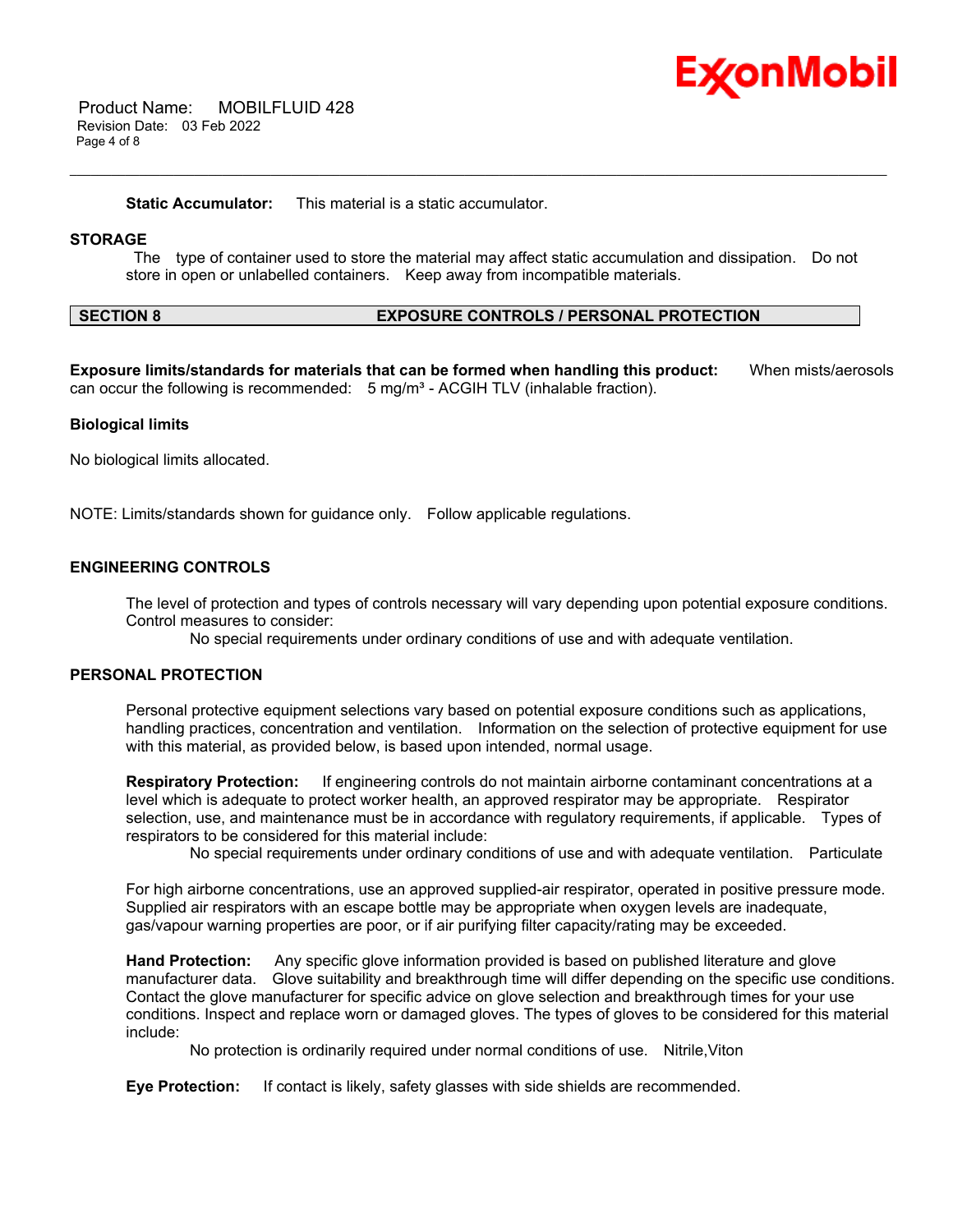

 Product Name: MOBILFLUID 428 Revision Date: 03 Feb 2022 Page 5 of 8

> **Skin and Body Protection:** Any specific clothing information provided is based on published literature or manufacturer data. The types of clothing to be considered for this material include:

\_\_\_\_\_\_\_\_\_\_\_\_\_\_\_\_\_\_\_\_\_\_\_\_\_\_\_\_\_\_\_\_\_\_\_\_\_\_\_\_\_\_\_\_\_\_\_\_\_\_\_\_\_\_\_\_\_\_\_\_\_\_\_\_\_\_\_\_\_\_\_\_\_\_\_\_\_\_\_\_\_\_\_\_\_\_\_\_\_\_\_\_\_\_\_\_\_\_\_\_\_\_\_\_\_\_\_\_\_\_\_\_\_\_\_\_\_\_

No skin protection is ordinarily required under normal conditions of use. In accordance with good industrial hygiene practices, precautions should be taken to avoid skin contact.

**Specific Hygiene Measures:** Always observe good personal hygiene measures, such as washing after handling the material and before eating, drinking, and/or smoking. Routinely wash work clothing and protective equipment to remove contaminants. Discard contaminated clothing and footwear that cannot be cleaned. Practice good housekeeping.

#### **ENVIRONMENTAL CONTROLS**

Comply with applicable environmental regulations limiting discharge to air, water and soil. Protect the environment by applying appropriate control measures to prevent or limit emissions.

#### **SECTION 9 PHYSICAL AND CHEMICAL PROPERTIES**

**Note: Physical and chemical properties are provided for safety, health and environmental considerations only and may not fully represent product specifications. Contact the Supplier for additional information.**

#### **GENERAL INFORMATION**

**Physical State:** Liquid **Colour:** Pale Yellow **Odour:** Characteristic **Odour Threshold:** N/D

#### **IMPORTANT HEALTH, SAFETY, AND ENVIRONMENTAL INFORMATION**

**Relative Density (at 15 °C):** 0.866 **Flammability (Solid, Gas):** N/A **Flash Point [Method]:** >200°C (392°F) [ASTM D-92] **Flammable Limits (Approximate volume % in air):** LEL: 0.9 UEL: 7.0 **Autoignition Temperature:** N/D **Boiling Point / Range:** > 316°C (601°F) **Decomposition Temperature:** N/D **Vapour Density (Air = 1):** > 2 at 101 kPa **Vapour Pressure:** < 0.013 kPa (0.1 mm Hg) at 20 °C **Evaporation Rate (n-butyl acetate = 1):** N/D **pH:** N/A **Log Pow (n-Octanol/Water Partition Coefficient):** > 3.5 **Solubility in Water:** Negligible **Viscosity:** >58 cSt (58 mm2/sec) at 40ºC | >8 cSt (8 mm2/sec) at 100°C [ASTM D 445] **Molecular Weight:** N/D **Oxidizing Properties:** See Hazards Identification Section.

#### **OTHER INFORMATION**

**Freezing Point:** N/D **Melting Point:** N/A **Pour Point:** -36°C (-33°F) **DMSO Extract (mineral oil only), IP-346:** < 3 %wt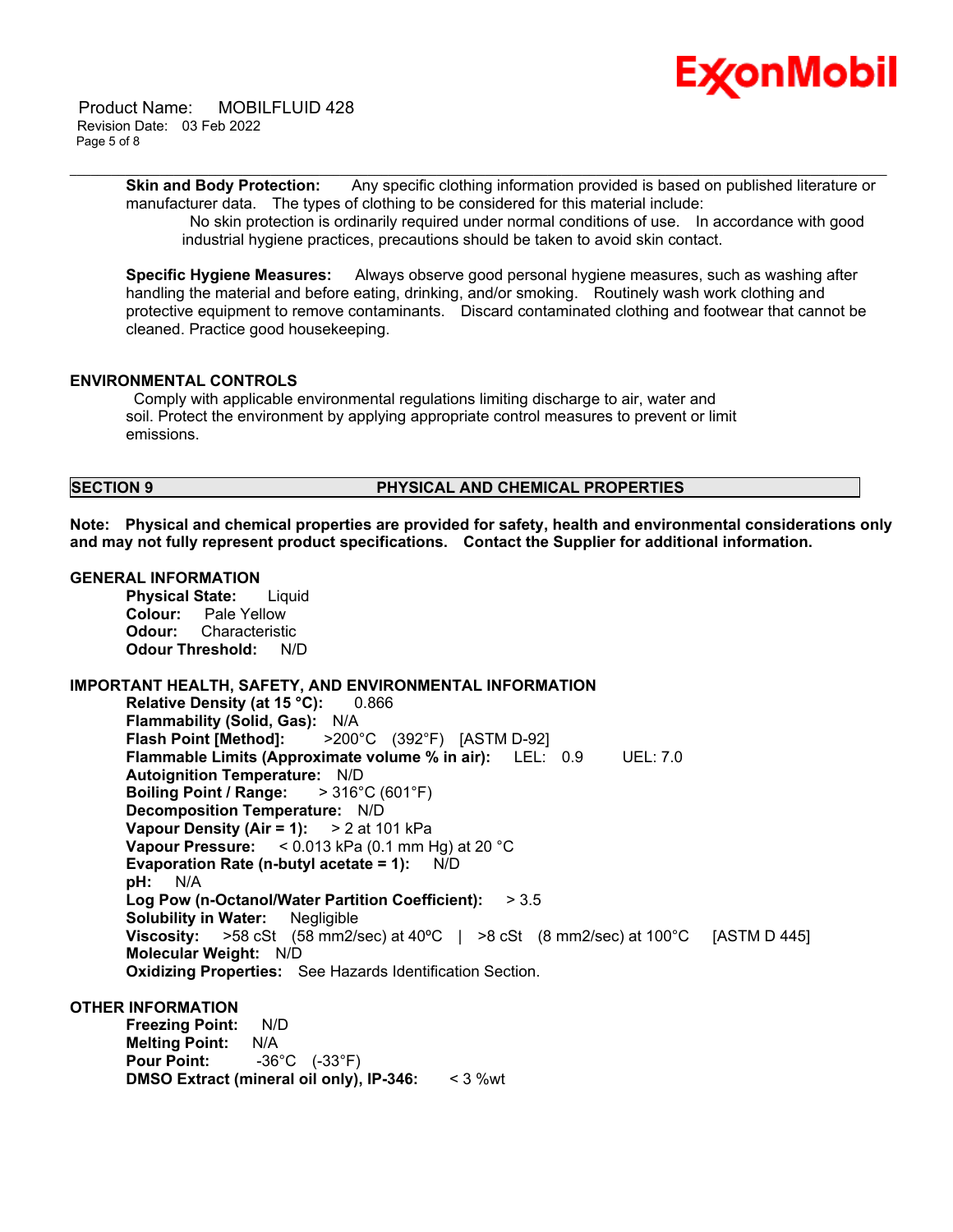

 Product Name: MOBILFLUID 428 Revision Date: 03 Feb 2022 Page 6 of 8

#### **SECTION 10 STABILITY AND REACTIVITY**

**STABILITY:** Material is stable under normal conditions.

**CONDITIONS TO AVOID:** Excessive heat. High energy sources of ignition.

**MATERIALS TO AVOID:** Strong oxidisers

**HAZARDOUS DECOMPOSITION PRODUCTS:** Material does not decompose at ambient temperatures.

\_\_\_\_\_\_\_\_\_\_\_\_\_\_\_\_\_\_\_\_\_\_\_\_\_\_\_\_\_\_\_\_\_\_\_\_\_\_\_\_\_\_\_\_\_\_\_\_\_\_\_\_\_\_\_\_\_\_\_\_\_\_\_\_\_\_\_\_\_\_\_\_\_\_\_\_\_\_\_\_\_\_\_\_\_\_\_\_\_\_\_\_\_\_\_\_\_\_\_\_\_\_\_\_\_\_\_\_\_\_\_\_\_\_\_\_\_\_

**POSSIBILITY OF HAZARDOUS REACTIONS:** Hazardous polymerization will not occur.

**SECTION 11 TOXICOLOGICAL INFORMATION**

#### **ACUTE TOXICITY**

| <b>Route of Exposure</b>                    | <b>Conclusion / Remarks</b>                                                                      |  |
|---------------------------------------------|--------------------------------------------------------------------------------------------------|--|
| <b>Inhalation</b>                           |                                                                                                  |  |
| Toxicity: No end point data for material.   | Minimally Toxic. Based on assessment of the components.                                          |  |
| Irritation: No end point data for material. | Negligible hazard at ambient/normal handling temperatures.                                       |  |
|                                             |                                                                                                  |  |
| Ingestion                                   |                                                                                                  |  |
| Toxicity: No end point data for material.   | Minimally Toxic. Based on assessment of the components.                                          |  |
|                                             |                                                                                                  |  |
| <b>Skin</b>                                 |                                                                                                  |  |
| Toxicity: No end point data for material.   | Minimally Toxic. Based on assessment of the components.                                          |  |
| Irritation: No end point data for material. | Negligible irritation to skin at ambient temperatures. Based on<br>assessment of the components. |  |
|                                             |                                                                                                  |  |
| Eye                                         |                                                                                                  |  |
| Irritation: No end point data for material. | May cause mild, short-lasting discomfort to eyes. Based on<br>assessment of the components.      |  |

#### **OTHER HEALTH EFFECTS FROM SHORT AND LONG TERM EXPOSURE**

Anticipated health effects from sub-chronic, chronic, respiratory or skin sensitization, mutagenicity, reproductive toxicity, carcinogenicity, target organ toxicity (single exposure or repeated exposure), aspiration toxicity and other effects based on human experience and/or experimental data.

#### **For the product itself:**

Component concentrations in this formulation would not be expected to cause skin sensitization, based on tests of the components, this formulation, or similar formulations.

**Contains:**

Base oil severely refined: Not carcinogenic in animal studies. Representative material passes IP-346, Modified Ames test, and/or other screening tests. Dermal and inhalation studies showed minimal effects; lung nonspecific infiltration of immune cells, oil deposition and minimal granuloma formation. Not sensitising in test animals.

#### **IARC Classification:**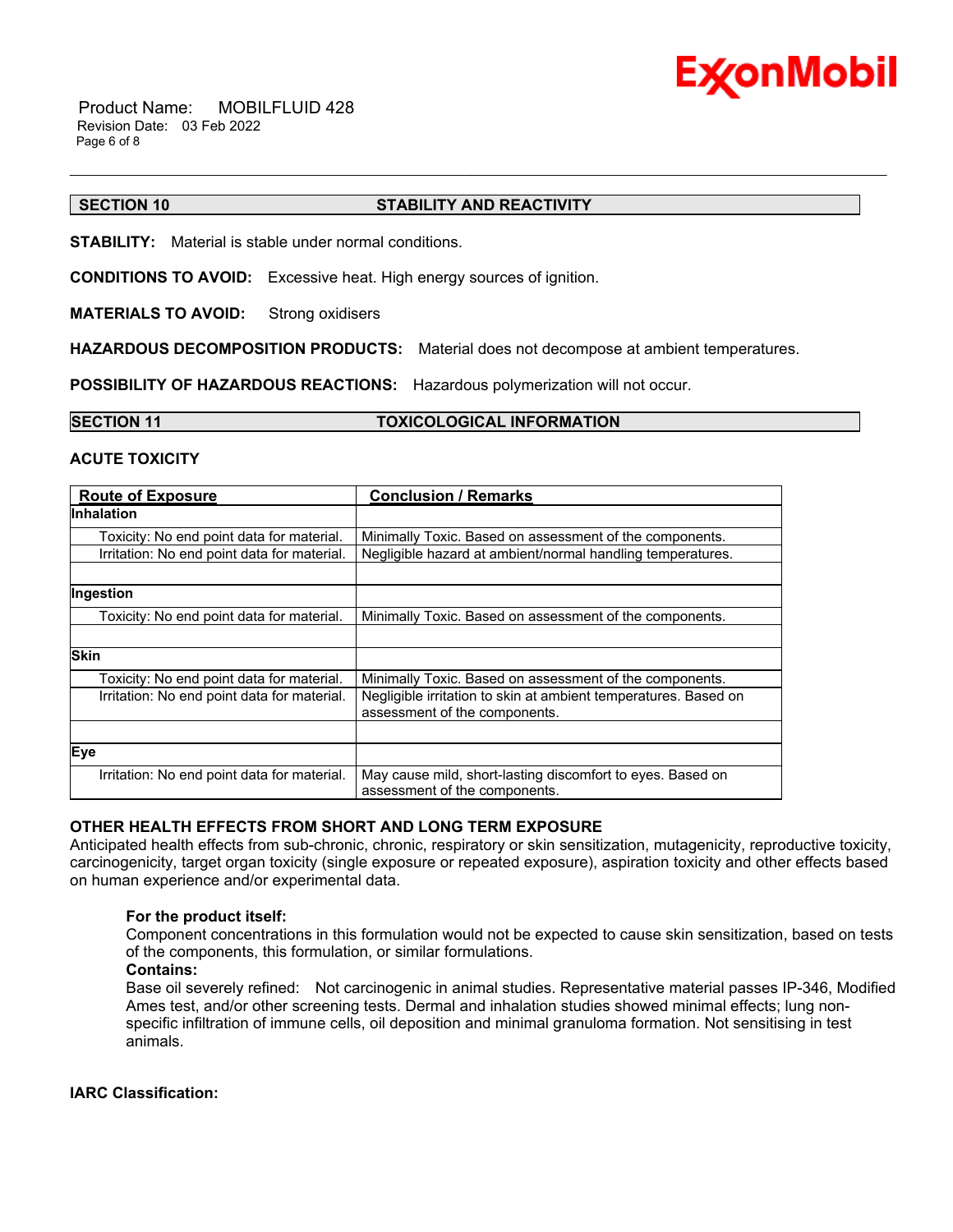

 Product Name: MOBILFLUID 428 Revision Date: 03 Feb 2022 Page 7 of 8

#### **The following ingredients are cited on the lists below:** None.

--REGULATORY LISTS SEARCHED--  $1 = IARC 1$  2 = IARC 2A  $3 = IARC 2B$ 

#### **SECTION 12 ECOLOGICAL INFORMATION**

\_\_\_\_\_\_\_\_\_\_\_\_\_\_\_\_\_\_\_\_\_\_\_\_\_\_\_\_\_\_\_\_\_\_\_\_\_\_\_\_\_\_\_\_\_\_\_\_\_\_\_\_\_\_\_\_\_\_\_\_\_\_\_\_\_\_\_\_\_\_\_\_\_\_\_\_\_\_\_\_\_\_\_\_\_\_\_\_\_\_\_\_\_\_\_\_\_\_\_\_\_\_\_\_\_\_\_\_\_\_\_\_\_\_\_\_\_\_

The information given is based on data for the material, components of the material, or for similar materials, through the application of bridging principals.

#### **ECOTOXICITY**

Material -- Not expected to be harmful to aquatic organisms.

#### **MOBILITY**

 Base oil component -- Low solubility and floats and is expected to migrate from water to the land. Expected to partition to sediment and wastewater solids.

#### **PERSISTENCE AND DEGRADABILITY**

**Biodegradation:**

Base oil component -- Expected to be inherently biodegradable

### **BIOACCUMULATION POTENTIAL**

 Base oil component -- Has the potential to bioaccumulate, however metabolism or physical properties may reduce the bioconcentration or limit bioavailability.

#### **SECTION 13 DISPOSAL CONSIDERATIONS**

Disposal recommendations based on material as supplied. Disposal must be in accordance with current applicable laws and regulations, and material characteristics at time of disposal.

#### **DISPOSAL RECOMMENDATIONS**

Product is suitable for burning in an enclosed controlled burner for fuel value or disposal by supervised incineration at very high temperatures to prevent formation of undesirable combustion products.

**Empty Container Warning** Empty Container Warning (where applicable): Empty containers may contain residue and can be dangerous. Do not attempt to refill or clean containers without proper instructions. Empty drums should be completely drained and safely stored until appropriately reconditioned or disposed. Empty containers should be taken for recycling, recovery, or disposal through suitably qualified or licensed contractor and in accordance with governmental regulations. DO NOT PRESSURISE, CUT, WELD, BRAZE, SOLDER, DRILL, GRIND, OR EXPOSE SUCH CONTAINERS TO HEAT, FLAME, SPARKS, STATIC ELECTRICITY, OR OTHER SOURCES OF IGNITION. THEY MAY EXPLODE AND CAUSE INJURY OR DEATH.

**SECTION 14 TRANSPORT INFORMATION**

**LAND** : Not Regulated for Land Transport

**SEA (IMDG):** Not Regulated for Sea Transport according to IMDG-Code